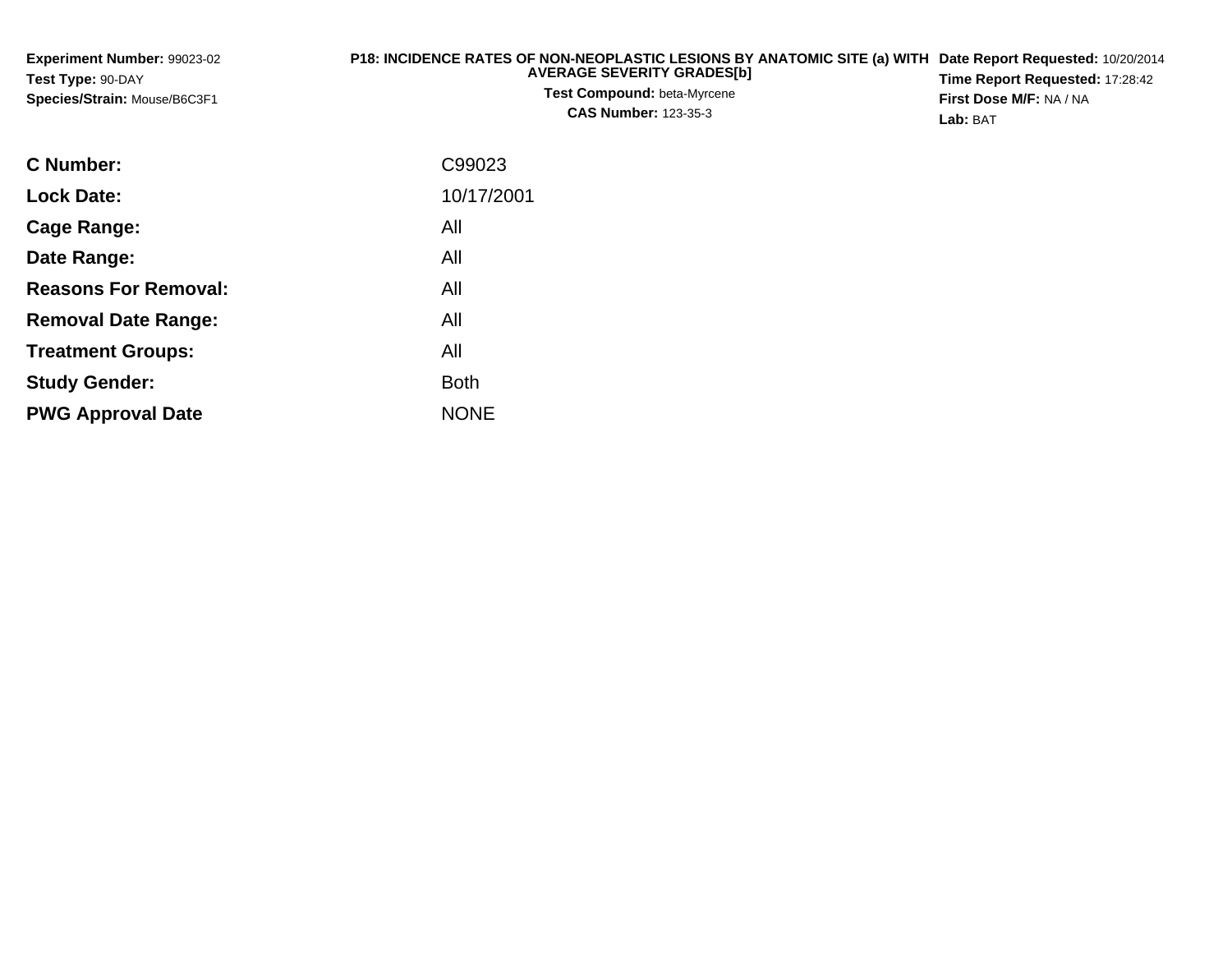| Experiment Number: 99023-02<br>Test Type: 90-DAY<br>Species/Strain: Mouse/B6C3F1 |          | P18: INCIDENCE RATES OF NON-NEOPLASTIC LESIONS BY ANATOMIC SITE (a) WITH Date Report Requested: 10/20/2014<br>Time Report Requested: 17:28:42<br>First Dose M/F: NA / NA<br>Lab: BAT |             |             |             |                   |
|----------------------------------------------------------------------------------|----------|--------------------------------------------------------------------------------------------------------------------------------------------------------------------------------------|-------------|-------------|-------------|-------------------|
| <b>B6C3F1 Mouse MALE</b>                                                         | 0 G/KG   | G/KG<br>0.25                                                                                                                                                                         | G/KG<br>0.5 | G/KG<br>1.0 | G/KG<br>2.0 | G/KG<br>4.0       |
| <b>Disposition Summary</b>                                                       |          |                                                                                                                                                                                      |             |             |             |                   |
| <b>Animals Initially In Study</b><br><b>Early Deaths</b>                         | 10       | 10                                                                                                                                                                                   | 10          | 10          | 10          | 10                |
| <b>Moribund Sacrifice</b><br><b>Natural Death</b>                                |          |                                                                                                                                                                                      |             |             | 5<br>4      | $\mathbf{2}$<br>8 |
| <b>Survivors</b>                                                                 |          |                                                                                                                                                                                      |             |             |             |                   |
| <b>Terminal Sacrifice</b><br><b>Animals Examined Microscopically</b>             | 10<br>10 | 10<br>10                                                                                                                                                                             | 10<br>10    | 10<br>10    | 1<br>10     | 10                |
| <b>ALIMENTARY SYSTEM</b>                                                         |          |                                                                                                                                                                                      |             |             |             |                   |
| Esophagus                                                                        | (10)     | (0)                                                                                                                                                                                  | (0)         | (10)        | (10)        | (10)              |
| Gallbladder                                                                      | (10)     | (0)                                                                                                                                                                                  | (0)         | (10)        | (9)         | (8)               |
| Intestine Large, Cecum                                                           | (10)     | (0)                                                                                                                                                                                  | (0)         | (10)        | (10)        | (9)               |
| Intestine Large, Colon                                                           | (10)     | (0)                                                                                                                                                                                  | (0)         | (10)        | (8)         | (8)               |
| Intestine Large, Rectum                                                          | (10)     | (0)                                                                                                                                                                                  | (0)         | (10)        | (10)        | (9)               |
| Intestine Small, Duodenum                                                        | (10)     | (0)                                                                                                                                                                                  | (0)         | (10)        | (9)         | (6)               |
| Intestine Small, Ileum                                                           | (10)     | (0)                                                                                                                                                                                  | (0)         | (10)        | (9)         | (7)               |
| Intestine Small, Jejunum                                                         | (10)     | (0)                                                                                                                                                                                  | (0)         | (10)        | (8)         | (6)               |
| Liver                                                                            | (10)     | (10)                                                                                                                                                                                 | (10)        | (10)        | (10)        | (10)              |
| Centrilobular, Hypertrophy                                                       |          |                                                                                                                                                                                      |             | 3[1.0]      | 5[1.4]      |                   |
| Centrilobular, Mineralization                                                    |          |                                                                                                                                                                                      |             |             |             | $1$ [1.0]         |
| Centrilobular, Necrosis                                                          |          |                                                                                                                                                                                      |             |             | 6[1.3]      | 10 [2.4]          |
| Infiltration Cellular, Mixed Cell                                                | 7[1.1]   | 8[1.0]                                                                                                                                                                               | 5[1.0]      | 3[1.0]      | 2[1.0]      |                   |
| Inflammation, Acute                                                              |          |                                                                                                                                                                                      |             |             |             | 1[1.0]            |
| Necrosis, Focal                                                                  | 1[1.0]   |                                                                                                                                                                                      |             |             |             |                   |
| Oral Mucosa                                                                      | (10)     | (0)                                                                                                                                                                                  | (0)         | (10)        | (10)        | (10)              |
| Pancreas                                                                         | (10)     | (10)                                                                                                                                                                                 | (10)        | (10)        | (10)        | (10)              |
| Degeneration                                                                     |          |                                                                                                                                                                                      |             |             | 7[2.0]      | 10 [1.7]          |
| Salivary Glands                                                                  | (10)     | (0)                                                                                                                                                                                  | (0)         | (10)        | (10)        | (10)              |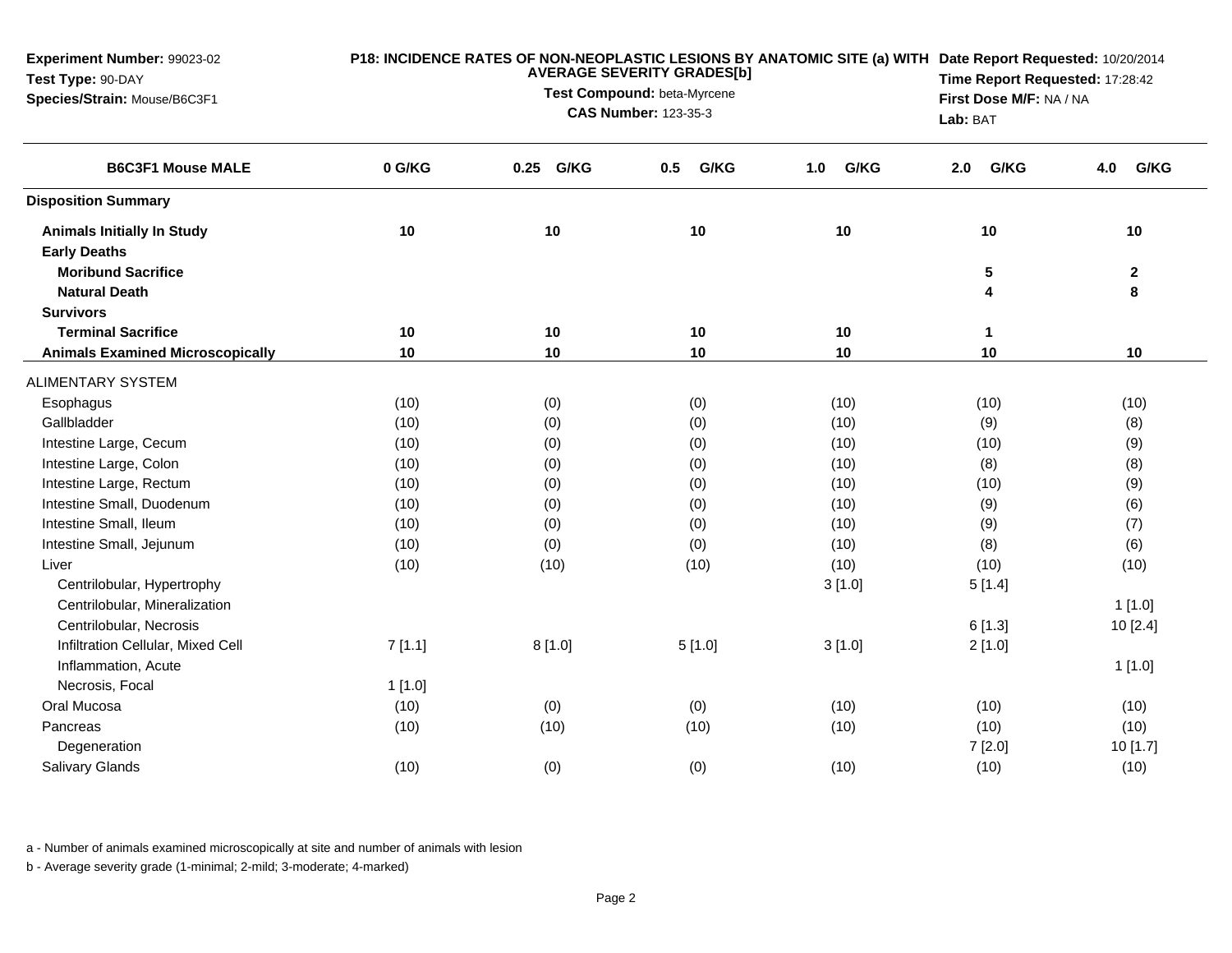| Experiment Number: 99023-02<br>Test Type: 90-DAY<br>Species/Strain: Mouse/B6C3F1 | P18: INCIDENCE RATES OF NON-NEOPLASTIC LESIONS BY ANATOMIC SITE (a) WITH Date Report Requested: 10/20/2014<br><b>AVERAGE SEVERITY GRADES[b]</b><br>Test Compound: beta-Myrcene<br><b>CAS Number: 123-35-3</b> |           |             |             |             | Time Report Requested: 17:28:42<br>First Dose M/F: NA / NA<br>Lab: BAT |  |  |
|----------------------------------------------------------------------------------|---------------------------------------------------------------------------------------------------------------------------------------------------------------------------------------------------------------|-----------|-------------|-------------|-------------|------------------------------------------------------------------------|--|--|
| <b>B6C3F1 Mouse MALE</b>                                                         | 0 G/KG                                                                                                                                                                                                        | 0.25 G/KG | G/KG<br>0.5 | G/KG<br>1.0 | G/KG<br>2.0 | G/KG<br>4.0                                                            |  |  |
| Infiltration Cellular, Mononuclear CI                                            |                                                                                                                                                                                                               |           |             | 1[1.0]      |             |                                                                        |  |  |
| Stomach, Forestomach                                                             | (10)                                                                                                                                                                                                          | (10)      | (10)        | (10)        | (10)        | (10)                                                                   |  |  |
| Epithelium, Hyperplasia                                                          |                                                                                                                                                                                                               |           |             |             | 5[2.0]      |                                                                        |  |  |
| Inflammation                                                                     |                                                                                                                                                                                                               |           |             |             | 6[2.0]      | 8[2.3]                                                                 |  |  |
| Mineralization                                                                   |                                                                                                                                                                                                               |           |             |             |             | 1[1.0]                                                                 |  |  |
| Ulcer                                                                            |                                                                                                                                                                                                               |           |             |             | 6[1.5]      | 6[2.3]                                                                 |  |  |
| Stomach, Glandular                                                               | (10)                                                                                                                                                                                                          | (0)       | (0)         | (10)        | (10)        | (10)                                                                   |  |  |
| Inflammation                                                                     |                                                                                                                                                                                                               |           |             |             | 1[1.0]      |                                                                        |  |  |
| Ulcer                                                                            |                                                                                                                                                                                                               |           |             |             | 1[1.0]      |                                                                        |  |  |
| CARDIOVASCULAR SYSTEM                                                            |                                                                                                                                                                                                               |           |             |             |             |                                                                        |  |  |
| <b>Blood Vessel</b>                                                              | (10)                                                                                                                                                                                                          | (0)       | (0)         | (10)        | (9)         | (10)                                                                   |  |  |
| Heart                                                                            | (10)                                                                                                                                                                                                          | (0)       | (0)         | (10)        | (10)        | (10)                                                                   |  |  |
| <b>ENDOCRINE SYSTEM</b>                                                          |                                                                                                                                                                                                               |           |             |             |             |                                                                        |  |  |
| <b>Adrenal Cortex</b>                                                            | (10)                                                                                                                                                                                                          | (0)       | (0)         | (10)        | (10)        | (10)                                                                   |  |  |
| Capsule, Hyperplasia                                                             | 5[1.0]                                                                                                                                                                                                        |           |             | 3[1.0]      | 4[1.0]      | 2[1.0]                                                                 |  |  |
| Adrenal Medulla                                                                  | (10)                                                                                                                                                                                                          | (0)       | (0)         | (10)        | (10)        | (10)                                                                   |  |  |
| Parathyroid Gland                                                                | (9)                                                                                                                                                                                                           | (0)       | (0)         | (9)         | (7)         | (6)                                                                    |  |  |
| <b>Pituitary Gland</b>                                                           | (10)                                                                                                                                                                                                          | (0)       | (0)         | (10)        | (10)        | (10)                                                                   |  |  |
| <b>Thyroid Gland</b>                                                             | (10)                                                                                                                                                                                                          | (0)       | (0)         | (10)        | (10)        | (10)                                                                   |  |  |
| <b>GENERAL BODY SYSTEM</b>                                                       |                                                                                                                                                                                                               |           |             |             |             |                                                                        |  |  |
| None                                                                             |                                                                                                                                                                                                               |           |             |             |             |                                                                        |  |  |
| <b>GENITAL SYSTEM</b>                                                            |                                                                                                                                                                                                               |           |             |             |             |                                                                        |  |  |
| <b>Coagulating Gland</b>                                                         | (10)                                                                                                                                                                                                          | (0)       | (0)         | (10)        | (9)         | (10)                                                                   |  |  |
| Epididymis                                                                       | (10)                                                                                                                                                                                                          | (0)       | (0)         | (10)        | (10)        | (10)                                                                   |  |  |
| <b>Preputial Gland</b>                                                           | (10)                                                                                                                                                                                                          | (0)       | (0)         | (10)        | (10)        | (10)                                                                   |  |  |
| Prostate                                                                         | (10)                                                                                                                                                                                                          | (0)       | (0)         | (10)        | (10)        | (10)                                                                   |  |  |
| Seminal Vesicle                                                                  | (10)                                                                                                                                                                                                          | (0)       | (0)         | (10)        | (10)        | (10)                                                                   |  |  |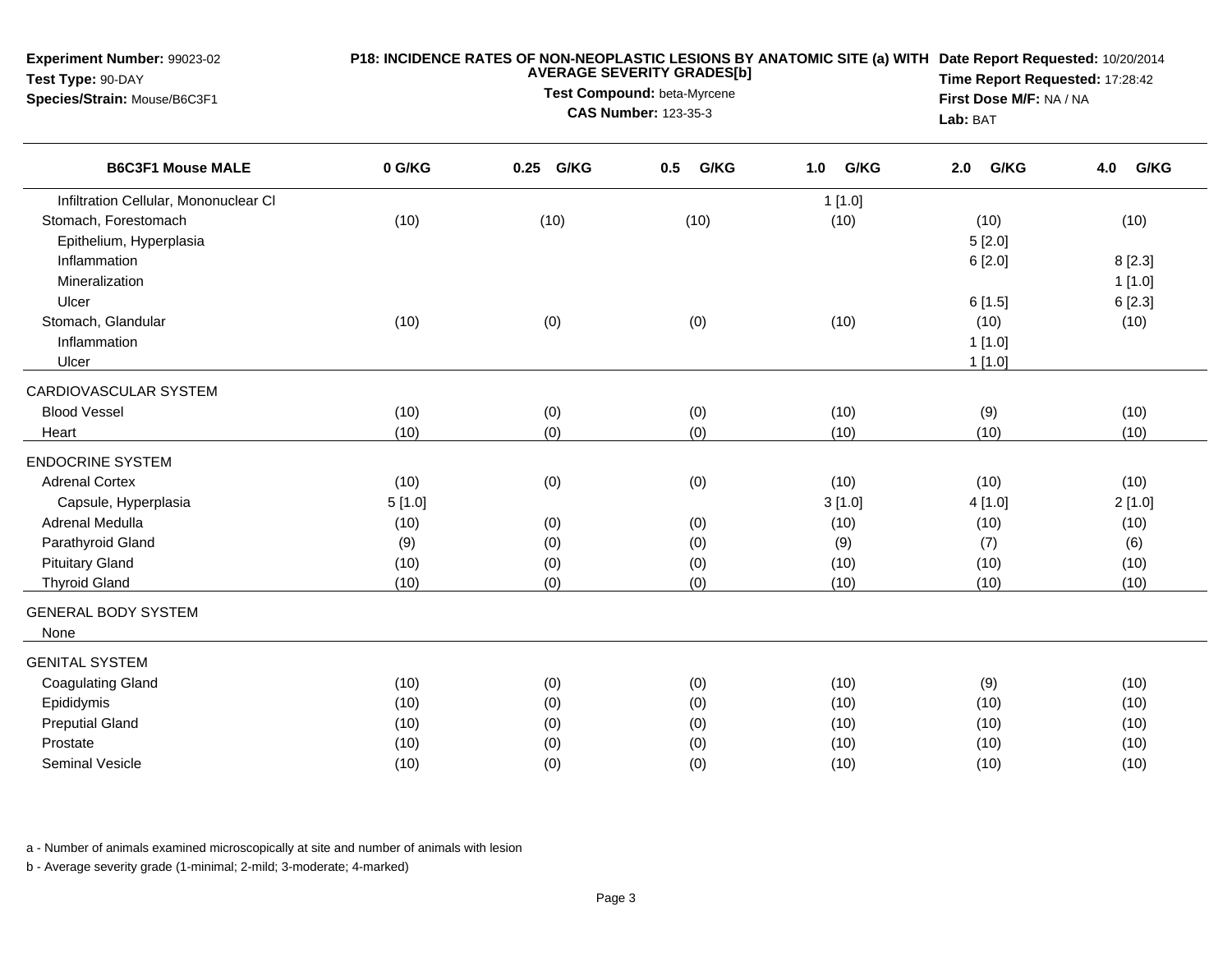| <b>Experiment Number: 99023-02</b><br>Test Type: 90-DAY<br>Species/Strain: Mouse/B6C3F1 | P18: INCIDENCE RATES OF NON-NEOPLASTIC LESIONS BY ANATOMIC SITE (a) WITH Date Report Requested: 10/20/2014<br><b>AVERAGE SEVERITY GRADES[b]</b><br>Test Compound: beta-Myrcene<br><b>CAS Number: 123-35-3</b> |            |             |                |                  | Time Report Requested: 17:28:42<br>First Dose M/F: NA / NA<br>Lab: BAT |  |
|-----------------------------------------------------------------------------------------|---------------------------------------------------------------------------------------------------------------------------------------------------------------------------------------------------------------|------------|-------------|----------------|------------------|------------------------------------------------------------------------|--|
| <b>B6C3F1 Mouse MALE</b>                                                                | 0 G/KG                                                                                                                                                                                                        | 0.25 G/KG  | G/KG<br>0.5 | G/KG<br>1.0    | G/KG<br>2.0      | 4.0<br>G/KG                                                            |  |
| <b>Testes</b><br>Germinal Epith, Degeneration                                           | (10)                                                                                                                                                                                                          | (10)       | (10)        | (10)           | (10)<br>2[3.0]   | (10)                                                                   |  |
| <b>HEMATOPOIETIC SYSTEM</b>                                                             |                                                                                                                                                                                                               |            |             |                |                  |                                                                        |  |
| <b>Bone Marrow</b><br>Atrophy                                                           | (10)                                                                                                                                                                                                          | (10)       | (10)        | (10)           | (10)<br>6 [1.0]  | (10)<br>2[2.5]                                                         |  |
| Lymph Node, Mandibular<br>Necrosis                                                      | (10)                                                                                                                                                                                                          | (10)       | (10)        | (9)            | (9)<br>5[2.4]    | (10)<br>8[1.6]                                                         |  |
| Lymph Node, Mesenteric<br>Necrosis                                                      | (10)                                                                                                                                                                                                          | (10)       | (10)        | (10)           | (10)<br>7[2.9]   | (10)<br>10 [2.2]                                                       |  |
| Spleen<br>Congestion                                                                    | (10)                                                                                                                                                                                                          | (10)       | (10)        | (10)           | (10)             | (10)<br>2[2.0]                                                         |  |
| Lymph Follic, Necrosis<br>Red Pulp, Hematopoietic Cell Proliferation                    | 1[1.0]                                                                                                                                                                                                        |            |             |                | 8[2.9]           | 10 [2.0]                                                               |  |
| Thymus<br>Cyst<br>Necrosis                                                              | (10)<br>1[1.0]                                                                                                                                                                                                | (10)       | (10)        | (10)<br>1[1.0] | (10)<br>10 [3.4] | (10)<br>10 [3.0]                                                       |  |
|                                                                                         |                                                                                                                                                                                                               |            |             |                |                  |                                                                        |  |
| <b>INTEGUMENTARY SYSTEM</b><br><b>Mammary Gland</b><br>Skin                             | (1)<br>(10)                                                                                                                                                                                                   | (0)<br>(0) | (0)<br>(0)  | (0)<br>(10)    | (0)<br>(10)      | (0)<br>(10)                                                            |  |
| MUSCULOSKELETAL SYSTEM<br>Bone                                                          | (10)                                                                                                                                                                                                          | (0)        | (0)         | (10)           | (10)             | (10)                                                                   |  |
| NERVOUS SYSTEM<br><b>Brain</b><br>Ventricle, Hydrocephalus                              | (10)                                                                                                                                                                                                          | (0)        | (0)         | (10)           | (10)<br>1[2.0]   | (10)                                                                   |  |
| <b>RESPIRATORY SYSTEM</b><br>Lung<br>Arteriole, Thrombosis                              | (10)                                                                                                                                                                                                          | (0)        | (0)         | (10)           | (10)<br>1[1.0]   | (10)                                                                   |  |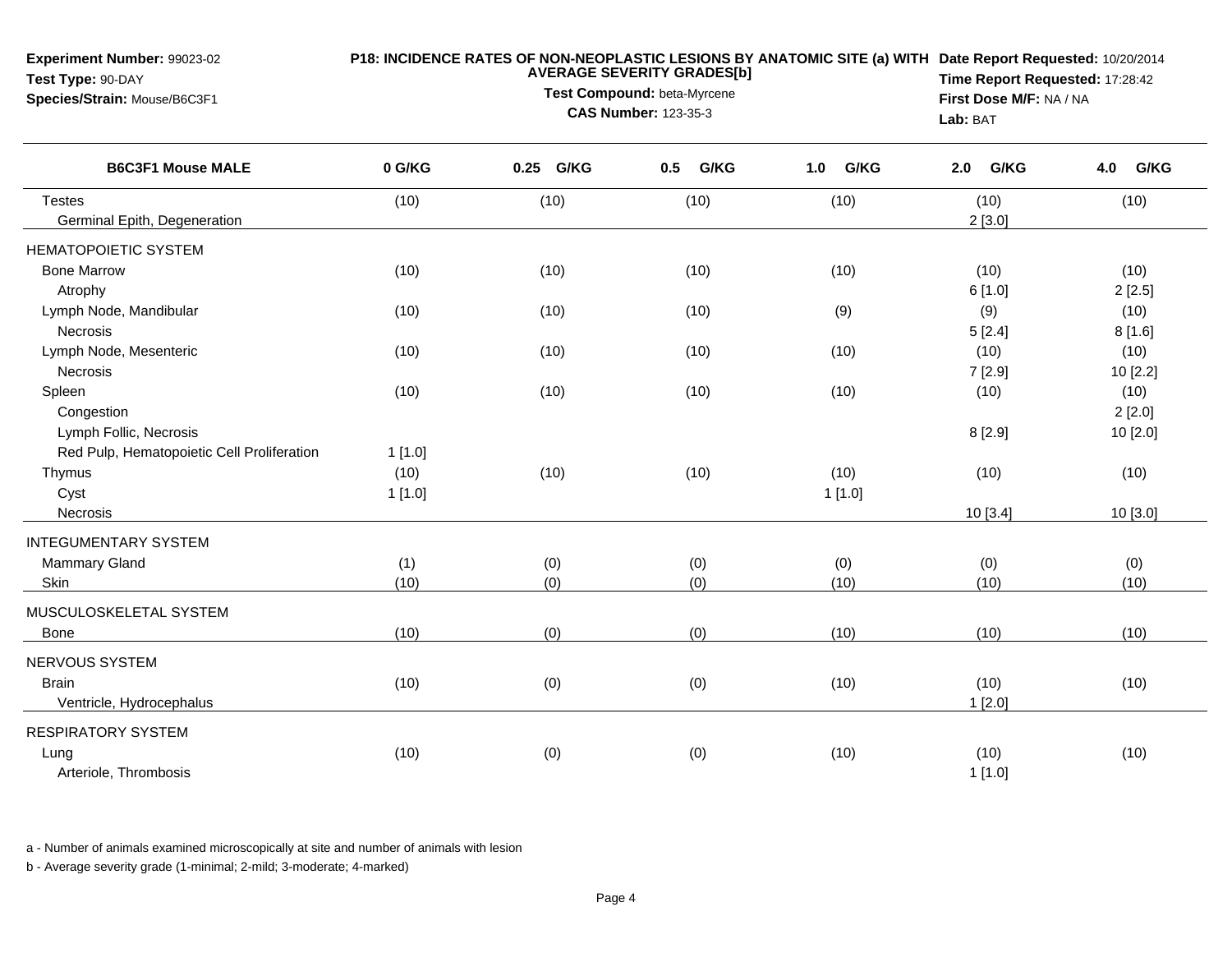| Experiment Number: 99023-02<br>Test Type: 90-DAY<br>Species/Strain: Mouse/B6C3F1 | P18: INCIDENCE RATES OF NON-NEOPLASTIC LESIONS BY ANATOMIC SITE (a) WITH | Date Report Requested: 10/20/2014<br>Time Report Requested: 17:28:42<br>First Dose M/F: NA / NA<br>Lab: BAT |             |             |             |             |
|----------------------------------------------------------------------------------|--------------------------------------------------------------------------|-------------------------------------------------------------------------------------------------------------|-------------|-------------|-------------|-------------|
| <b>B6C3F1 Mouse MALE</b>                                                         | 0 G/KG                                                                   | G/KG<br>0.25                                                                                                | G/KG<br>0.5 | G/KG<br>1.0 | G/KG<br>2.0 | G/KG<br>4.0 |
| Congestion                                                                       |                                                                          |                                                                                                             |             |             |             | 2[1.5]      |
| Inflammation, Suppurative                                                        |                                                                          |                                                                                                             |             |             |             | 1[1.0]      |
| Nose                                                                             | (10)                                                                     | (10)                                                                                                        | (10)        | (10)        | (10)        | (10)        |
| Olfactory Epi, Degeneration                                                      |                                                                          |                                                                                                             |             |             | 7[1.3]      | 7[1.4]      |
| Respirat Epith, Inflammation                                                     |                                                                          |                                                                                                             |             | 1[1.0]      |             |             |
| Trachea                                                                          | (10)                                                                     | (0)                                                                                                         | (0)         | (10)        | (10)        | (10)        |
| SPECIAL SENSES SYSTEM                                                            |                                                                          |                                                                                                             |             |             |             |             |
| Eye                                                                              | (10)                                                                     | (0)                                                                                                         | (0)         | (10)        | (10)        | (10)        |
| <b>Harderian Gland</b>                                                           | (10)                                                                     | (0)                                                                                                         | (0)         | (10)        | (10)        | (10)        |
| URINARY SYSTEM                                                                   |                                                                          |                                                                                                             |             |             |             |             |
| Kidney                                                                           | (10)                                                                     | (10)                                                                                                        | (10)        | (10)        | (10)        | (10)        |
| Infiltration Cellular, Mononuclear CI                                            | 1 [1.0]                                                                  |                                                                                                             |             |             |             |             |
| Inflammation, Chronic Active                                                     | 1[1.0]                                                                   |                                                                                                             |             |             |             |             |
| Nephropathy                                                                      |                                                                          | 3[1.0]                                                                                                      |             | 2[1.0]      | 1[1.0]      |             |
| Renal Tubule, Necrosis                                                           |                                                                          |                                                                                                             | 2[1.0]      |             | 6[1.3]      | 10 [2.0]    |
| Urinary Bladder                                                                  | (10)                                                                     | (0)                                                                                                         | (0)         | (10)        | (10)        | (10)        |

\*\*\*END OF MALE DATA\*\*\*

a - Number of animals examined microscopically at site and number of animals with lesion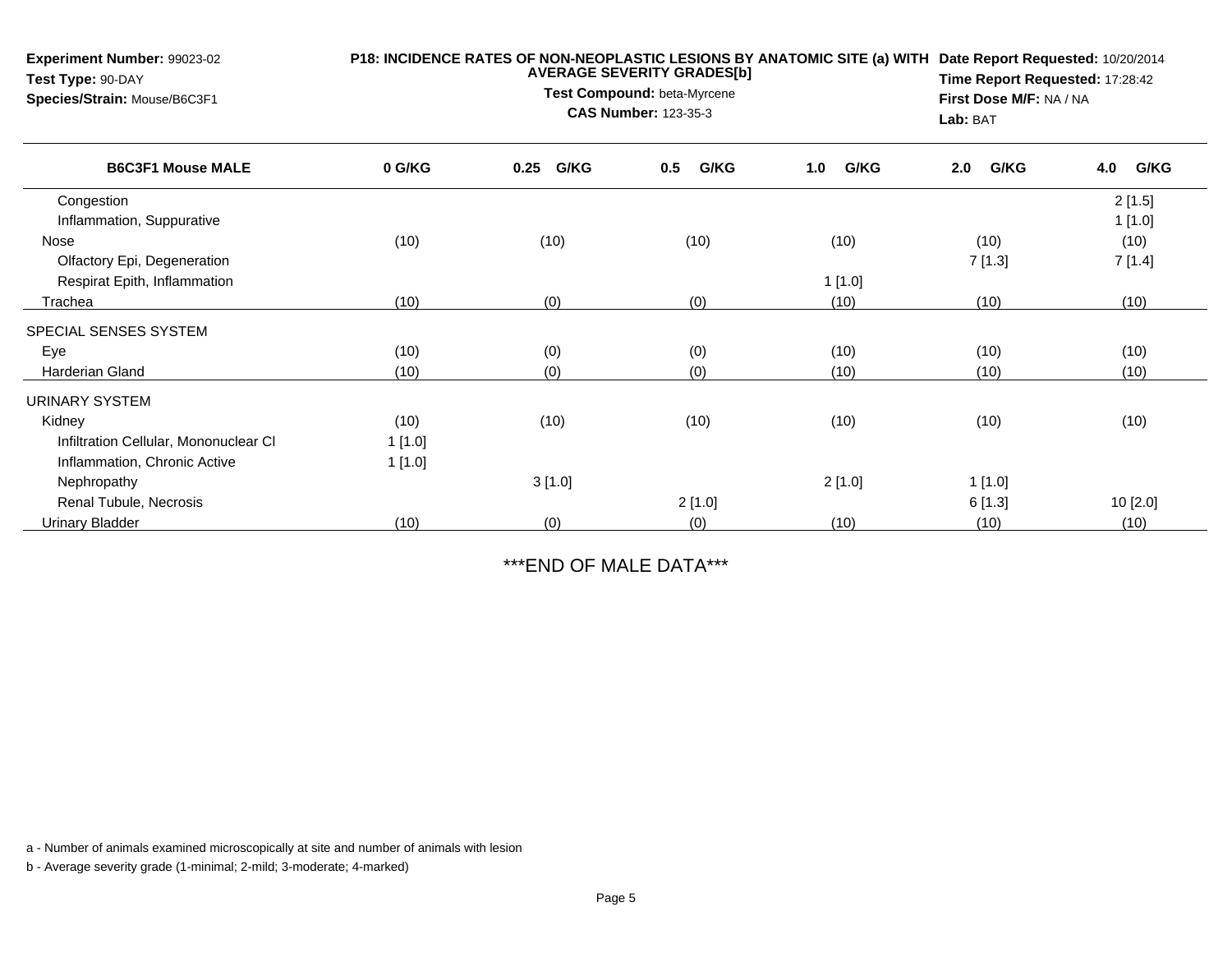| Experiment Number: 99023-02<br>Test Type: 90-DAY<br>Species/Strain: Mouse/B6C3F1 |        | P18: INCIDENCE RATES OF NON-NEOPLASTIC LESIONS BY ANATOMIC SITE (a) WITH Date Report Requested: 10/20/2014<br>Time Report Requested: 17:28:43<br>First Dose M/F: NA / NA<br>Lab: BAT |              |             |                |             |
|----------------------------------------------------------------------------------|--------|--------------------------------------------------------------------------------------------------------------------------------------------------------------------------------------|--------------|-------------|----------------|-------------|
| <b>B6C3F1 Mouse FEMALE</b>                                                       | 0 G/KG | G/KG<br>0.25                                                                                                                                                                         | G/KG<br>0.5  | G/KG<br>1.0 | G/KG<br>2.0    | G/KG<br>4.0 |
| <b>Disposition Summary</b>                                                       |        |                                                                                                                                                                                      |              |             |                |             |
| <b>Animals Initially In Study</b>                                                | 10     | 10                                                                                                                                                                                   | 10           | 10          | 10             | 10          |
| <b>Early Deaths</b>                                                              |        |                                                                                                                                                                                      |              |             |                |             |
| <b>Moribund Sacrifice</b>                                                        |        |                                                                                                                                                                                      |              |             | $\mathbf 1$    | 5           |
| <b>Natural Death</b>                                                             |        |                                                                                                                                                                                      |              |             | $\overline{7}$ | 5           |
| <b>Survivors</b>                                                                 |        |                                                                                                                                                                                      |              |             |                |             |
| <b>Terminal Sacrifice</b>                                                        | 10     | 10                                                                                                                                                                                   | 10           | 10          | $\mathbf{2}$   |             |
| <b>Animals Examined Microscopically</b>                                          | 10     | 10                                                                                                                                                                                   | 10           | 10          | 10             | 10          |
| <b>ALIMENTARY SYSTEM</b>                                                         |        |                                                                                                                                                                                      |              |             |                |             |
| Esophagus                                                                        | (10)   | (0)                                                                                                                                                                                  | (0)          | (10)        | (10)           | (10)        |
| Epithelium, Muscularis, Inflammation,<br>Suppurative                             |        |                                                                                                                                                                                      |              |             | 1[2.0]         |             |
| Gallbladder                                                                      | (10)   | (0)                                                                                                                                                                                  | (0)          | (9)         | (8)            | (9)         |
| Intestine Large, Cecum                                                           | (10)   | (0)                                                                                                                                                                                  | (0)          | (10)        | (8)            | (10)        |
| Intestine Large, Colon                                                           | (10)   | (0)                                                                                                                                                                                  | (0)          | (10)        | (7)            | (8)         |
| Intestine Large, Rectum                                                          | (10)   | (0)                                                                                                                                                                                  | (0)          | (10)        | (10)           | (10)        |
| Intestine Small, Duodenum                                                        | (10)   | (0)                                                                                                                                                                                  | (0)          | (10)        | (8)            | (9)         |
| Intestine Small, Ileum                                                           | (10)   | (0)                                                                                                                                                                                  | (0)          | (10)        | (6)            | (9)         |
| Intestine Small, Jejunum                                                         | (10)   | (0)                                                                                                                                                                                  | (0)          | (10)        | (6)            | (9)         |
| Liver                                                                            | (10)   | (10)                                                                                                                                                                                 | (10)         | (10)        | (10)           | (10)        |
| Centrilobular, Hypertrophy                                                       |        |                                                                                                                                                                                      |              | 2[1.0]      | 4 [1.0]        |             |
| Centrilobular, Necrosis                                                          |        |                                                                                                                                                                                      |              |             | 3[2.0]         | 8[2.3]      |
| <b>Clear Cell Focus</b>                                                          |        |                                                                                                                                                                                      | $\mathbf{1}$ |             |                |             |
| Infiltration Cellular, Mixed Cell                                                | 9[1.3] |                                                                                                                                                                                      | 9[1.2]       | 9[1.2]      | 2[1.0]         |             |
| Oral Mucosa                                                                      | (10)   | (0)                                                                                                                                                                                  | (2)          | (10)        | (10)           | (10)        |
| Gingival, Inflammation                                                           |        |                                                                                                                                                                                      | 2[1.0]       |             |                |             |
| Pancreas                                                                         | (10)   | (10)                                                                                                                                                                                 | (10)         | (10)        | (10)           | (10)        |
| Degeneration                                                                     |        |                                                                                                                                                                                      |              |             | 4[2.0]         | 9[1.1]      |
| <b>Salivary Glands</b>                                                           | (10)   | (0)                                                                                                                                                                                  | (0)          | (10)        | (10)           | (10)        |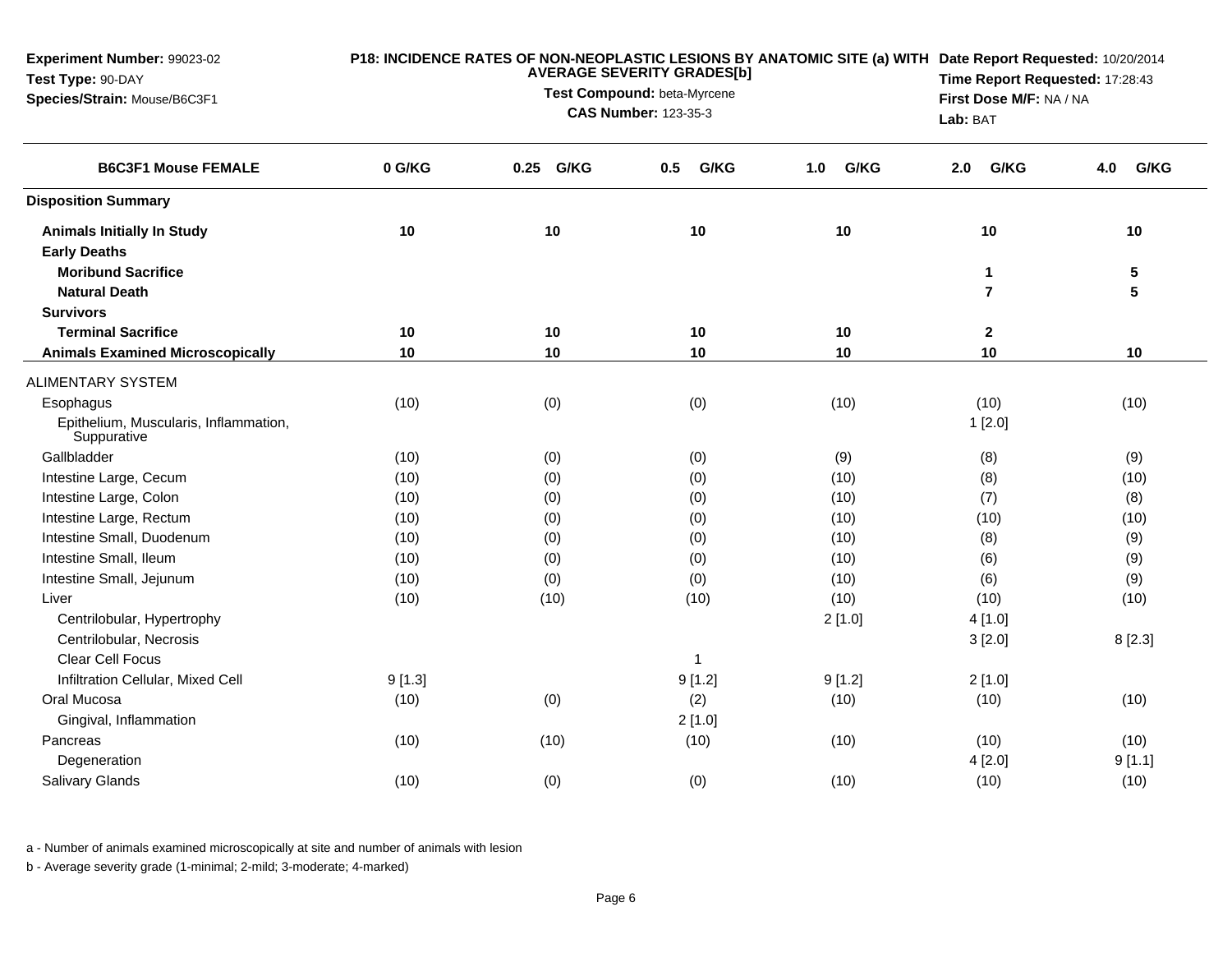| Experiment Number: 99023-02<br>Test Type: 90-DAY<br>Species/Strain: Mouse/B6C3F1 | P18: INCIDENCE RATES OF NON-NEOPLASTIC LESIONS BY ANATOMIC SITE (a) WITH Date Report Requested: 10/20/2014<br><b>AVERAGE SEVERITY GRADES[b]</b><br>Test Compound: beta-Myrcene<br><b>CAS Number: 123-35-3</b> |           |             |             |             | Time Report Requested: 17:28:43<br>First Dose M/F: NA / NA<br>Lab: BAT |  |
|----------------------------------------------------------------------------------|---------------------------------------------------------------------------------------------------------------------------------------------------------------------------------------------------------------|-----------|-------------|-------------|-------------|------------------------------------------------------------------------|--|
| <b>B6C3F1 Mouse FEMALE</b>                                                       | 0 G/KG                                                                                                                                                                                                        | 0.25 G/KG | 0.5<br>G/KG | 1.0<br>G/KG | G/KG<br>2.0 | G/KG<br>4.0                                                            |  |
| Infiltration Cellular, Mononuclear CI                                            | 1[1.0]                                                                                                                                                                                                        |           |             |             |             |                                                                        |  |
| Stomach, Forestomach                                                             | (10)                                                                                                                                                                                                          | (10)      | (10)        | (10)        | (10)        | (10)                                                                   |  |
| Epithelium, Hyperplasia                                                          |                                                                                                                                                                                                               |           | 1[2.0]      | 2[2.0]      | 4[2.0]      | 1[1.0]                                                                 |  |
| Inflammation                                                                     |                                                                                                                                                                                                               |           |             |             | 8[1.8]      | 6[1.8]                                                                 |  |
| Mineralization                                                                   |                                                                                                                                                                                                               |           |             |             |             | 1[2.0]                                                                 |  |
| Ulcer                                                                            |                                                                                                                                                                                                               |           |             |             | 3[1.7]      |                                                                        |  |
| Stomach, Glandular                                                               | (10)                                                                                                                                                                                                          | (0)       | (0)         | (10)        | (10)        | (10)                                                                   |  |
| Epithelium, Hyperplasia, Atypical                                                |                                                                                                                                                                                                               |           |             |             | 1[1.0]      |                                                                        |  |
| Inflammation, Suppurative                                                        |                                                                                                                                                                                                               |           |             |             | 1[1.0]      |                                                                        |  |
| CARDIOVASCULAR SYSTEM                                                            |                                                                                                                                                                                                               |           |             |             |             |                                                                        |  |
| <b>Blood Vessel</b>                                                              | (10)                                                                                                                                                                                                          | (0)       | (0)         | (10)        | (10)        | (10)                                                                   |  |
| Heart                                                                            | (10)                                                                                                                                                                                                          | (0)       | (0)         | (10)        | (10)        | (10)                                                                   |  |
| <b>ENDOCRINE SYSTEM</b>                                                          |                                                                                                                                                                                                               |           |             |             |             |                                                                        |  |
| <b>Adrenal Cortex</b>                                                            | (10)                                                                                                                                                                                                          | (0)       | (0)         | (10)        | (10)        | (10)                                                                   |  |
| Capsule, Hyperplasia                                                             | 10[1.5]                                                                                                                                                                                                       |           |             | 10 [1.3]    | 9[1.0]      | 7[1.0]                                                                 |  |
| Adrenal Medulla                                                                  | (10)                                                                                                                                                                                                          | (0)       | (0)         | (10)        | (10)        | (10)                                                                   |  |
| Parathyroid Gland                                                                | (10)                                                                                                                                                                                                          | (0)       | (0)         | (8)         | (8)         | (5)                                                                    |  |
| Cyst                                                                             |                                                                                                                                                                                                               |           |             | 1[1.0]      |             |                                                                        |  |
| <b>Pituitary Gland</b>                                                           | (10)                                                                                                                                                                                                          | (0)       | (0)         | (10)        | (10)        | (10)                                                                   |  |
| <b>Thyroid Gland</b>                                                             | (10)                                                                                                                                                                                                          | (0)       | (0)         | (10)        | (10)        | (10)                                                                   |  |
| Inflammation, Granulomatous                                                      |                                                                                                                                                                                                               |           |             | 1[1.0]      |             |                                                                        |  |
| <b>GENERAL BODY SYSTEM</b>                                                       |                                                                                                                                                                                                               |           |             |             |             |                                                                        |  |
| None                                                                             |                                                                                                                                                                                                               |           |             |             |             |                                                                        |  |
| <b>GENITAL SYSTEM</b>                                                            |                                                                                                                                                                                                               |           |             |             |             |                                                                        |  |
| <b>Clitoral Gland</b>                                                            | (10)                                                                                                                                                                                                          | (0)       | (0)         | (10)        | (9)         | (10)                                                                   |  |
| Ovary                                                                            | (10)                                                                                                                                                                                                          | (0)       | (0)         | (10)        | (10)        | (10)                                                                   |  |
| Uterus                                                                           | (10)                                                                                                                                                                                                          | (0)       | (0)         | (10)        | (10)        | (10)                                                                   |  |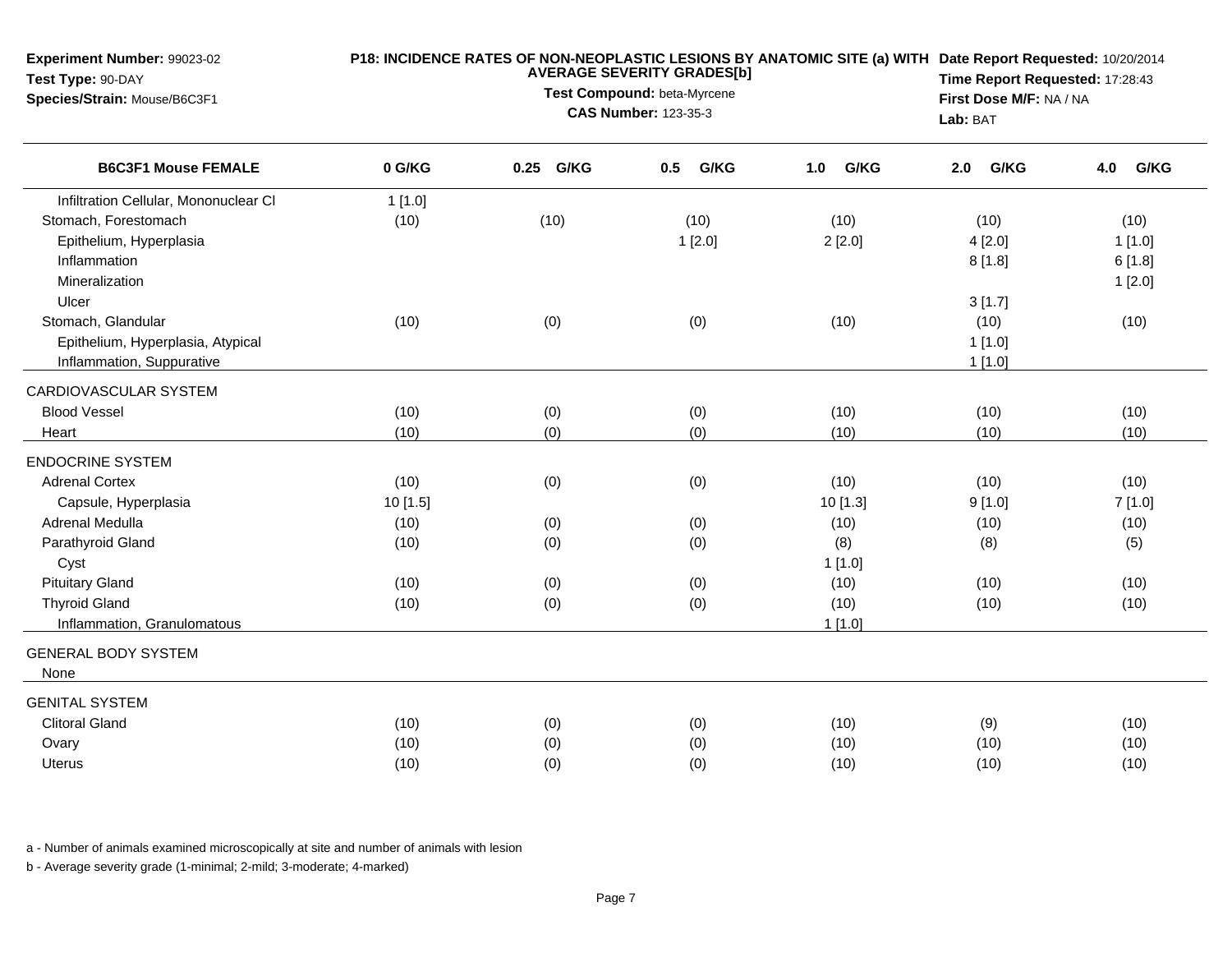| Experiment Number: 99023-02<br>Test Type: 90-DAY<br>Species/Strain: Mouse/B6C3F1 |                | Lab: BAT   | P18: INCIDENCE RATES OF NON-NEOPLASTIC LESIONS BY ANATOMIC SITE (a) WITH Date Report Requested: 10/20/2014<br>Time Report Requested: 17:28:43<br>First Dose M/F: NA / NA |                 |                |                  |
|----------------------------------------------------------------------------------|----------------|------------|--------------------------------------------------------------------------------------------------------------------------------------------------------------------------|-----------------|----------------|------------------|
| <b>B6C3F1 Mouse FEMALE</b>                                                       | 0 G/KG         | 0.25 G/KG  | 0.5<br>G/KG                                                                                                                                                              | G/KG<br>1.0     | G/KG<br>2.0    | 4.0<br>G/KG      |
| <b>HEMATOPOIETIC SYSTEM</b>                                                      |                |            |                                                                                                                                                                          |                 |                |                  |
| <b>Bone Marrow</b><br>Atrophy                                                    | (10)           | (10)       | (10)                                                                                                                                                                     | (10)            | (10)<br>4[1.8] | (10)             |
| Lymph Node, Mandibular<br>Necrosis                                               | (10)           | (10)       | (10)                                                                                                                                                                     | (10)            | (8)<br>3[1.7]  | (10)<br>10 [1.8] |
| Lymph Node, Mesenteric<br>Necrosis                                               | (10)           | (10)       | (10)                                                                                                                                                                     | (10)            | (10)<br>3[2.0] | (10)<br>10[2.1]  |
| Spleen<br>Lymph Follic, Necrosis                                                 | (10)           | (10)       | (10)                                                                                                                                                                     | (10)            | (10)<br>6[3.2] | (10)<br>7[1.7]   |
| Thymus<br>Cyst                                                                   | (10)<br>1[1.0] | (10)       | (10)                                                                                                                                                                     | (10)<br>2[1.0]  | (10)           | (10)             |
| Necrosis                                                                         |                |            |                                                                                                                                                                          |                 | 9[3.9]         | 10 [2.7]         |
| <b>INTEGUMENTARY SYSTEM</b>                                                      |                |            |                                                                                                                                                                          |                 |                |                  |
| <b>Mammary Gland</b><br>Skin                                                     | (10)<br>(10)   | (0)<br>(0) | (0)<br>(0)                                                                                                                                                               | (10)<br>(10)    | (10)<br>(10)   | (10)<br>(10)     |
| MUSCULOSKELETAL SYSTEM                                                           |                | (0)        | (0)                                                                                                                                                                      | (10)            | (10)           | (10)             |
| Bone                                                                             | (10)           |            |                                                                                                                                                                          |                 |                |                  |
| NERVOUS SYSTEM<br><b>Brain</b>                                                   | (10)           | (0)        |                                                                                                                                                                          | (10)            | (10)           | (10)             |
| Peripheral Nerve                                                                 | (1)            | (0)        | (0)<br>(0)                                                                                                                                                               | (0)             | (0)            | (0)              |
| Spinal Cord                                                                      | (0)            | (0)        | (0)                                                                                                                                                                      | (0)             | (0)            | (1)              |
| <b>RESPIRATORY SYSTEM</b>                                                        |                |            |                                                                                                                                                                          |                 |                |                  |
| Lung<br>Arteriole, Inflammation, Chronic<br>Inflammation, Suppurative            | (10)<br>1[1.0] | (0)        | (0)                                                                                                                                                                      | (10)            | (10)<br>1[1.0] | (10)             |
| Nose<br>Olfactory Epi, Degeneration                                              | (10)<br>1[1.0] | (10)       | (10)                                                                                                                                                                     | (10)<br>1 [1.0] | (10)<br>9[2.6] | (10)<br>10 [1.5] |